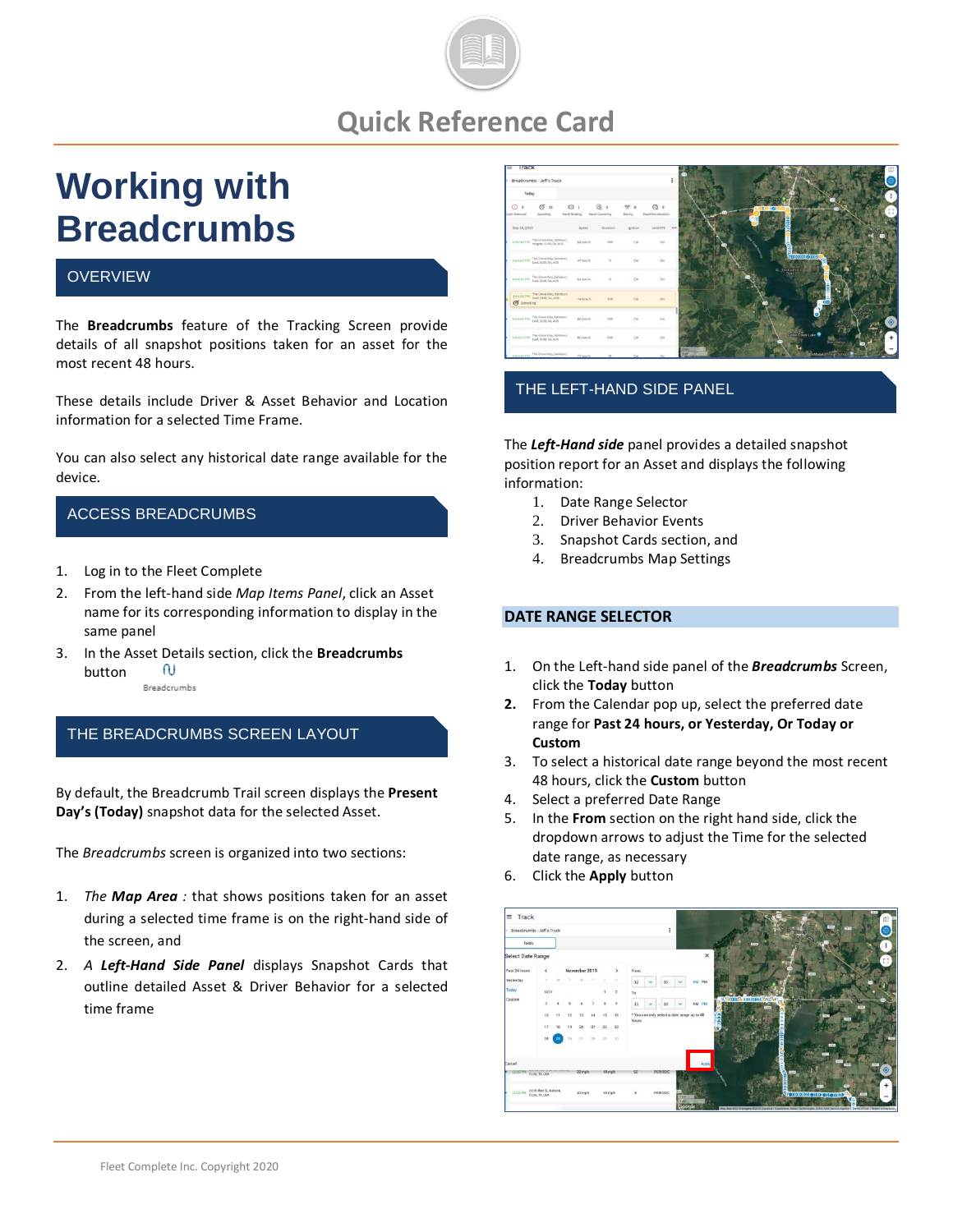

The Breadcrumbs screen will now display all the snapshot positions of the asset during that timeframe on the Left-hand side panel & in the Map area.

#### **DRIVER BEHAVIOUR EVENTS**



The *Driver Behavior Events* section (indicated by the red box on the image above) summarizes the driving behaviour of a Resource during the selected time frame.

Driving behaviour is identified by the Events triggered (if any) and this section displays all the Default Event Categories. For e.g.: **Speeding, Harsh braking** etc.

Each Event Category is represented by an icon and the number (if any) next to each icon indicate the total number of events triggered by the Asset for that category during the selected time frame. If driving events were triggered during the selected time frame, they are also indicated in the snapshot cards below and in the Map area to the right.

Multiple Driving Events snapshots are grouped together in the map area and the number on the events indicate the total number of events triggered in that snapshot area*.* 

1. Select an Event icon on the Map Area to highlight the associated Snapshot card in the left-hand side panel and vice versa.

#### **SNAPSHOT CARDS**

The **Snapshot cards** below the Events section provide detailed snapshot positions of the asset for the selected time Frame (The snapshots times will vary depending on the Device Data Settings for the tracking device). Each Snapshot Card displays the Time, the Location Address of the Asset and Driving Metrics columns. You can choose **up to Four** columns based on their preference.

- 1. Click the Three Dot Ellipses button in the Snapshot Card section
- 2. From the **Show Columns** menu select the Checkboxes next to the preferred four columns and
- 3. Click the **Apply** button.



The Snapshot card section will now display data for the selected columns*.*

5. Select a card to highlight the specific snapshot on the Map area and vice versa.

#### **BREADCRUMBS MAP SETTINGS**

The **Breadcrumbs Map Settings Menu** allows users to change the default Map view of the Breadcrumb Trail. You can choose to see the following on a Breadcrumb Trail

- A **line** showing the Breadcrumb Trail
- **Events** displayed (if triggered) on the Breadcrumb Trail

In the **Line view**, all the snapshots are connected, and a **Blue arrow** indicate the order and direction of the snapshots.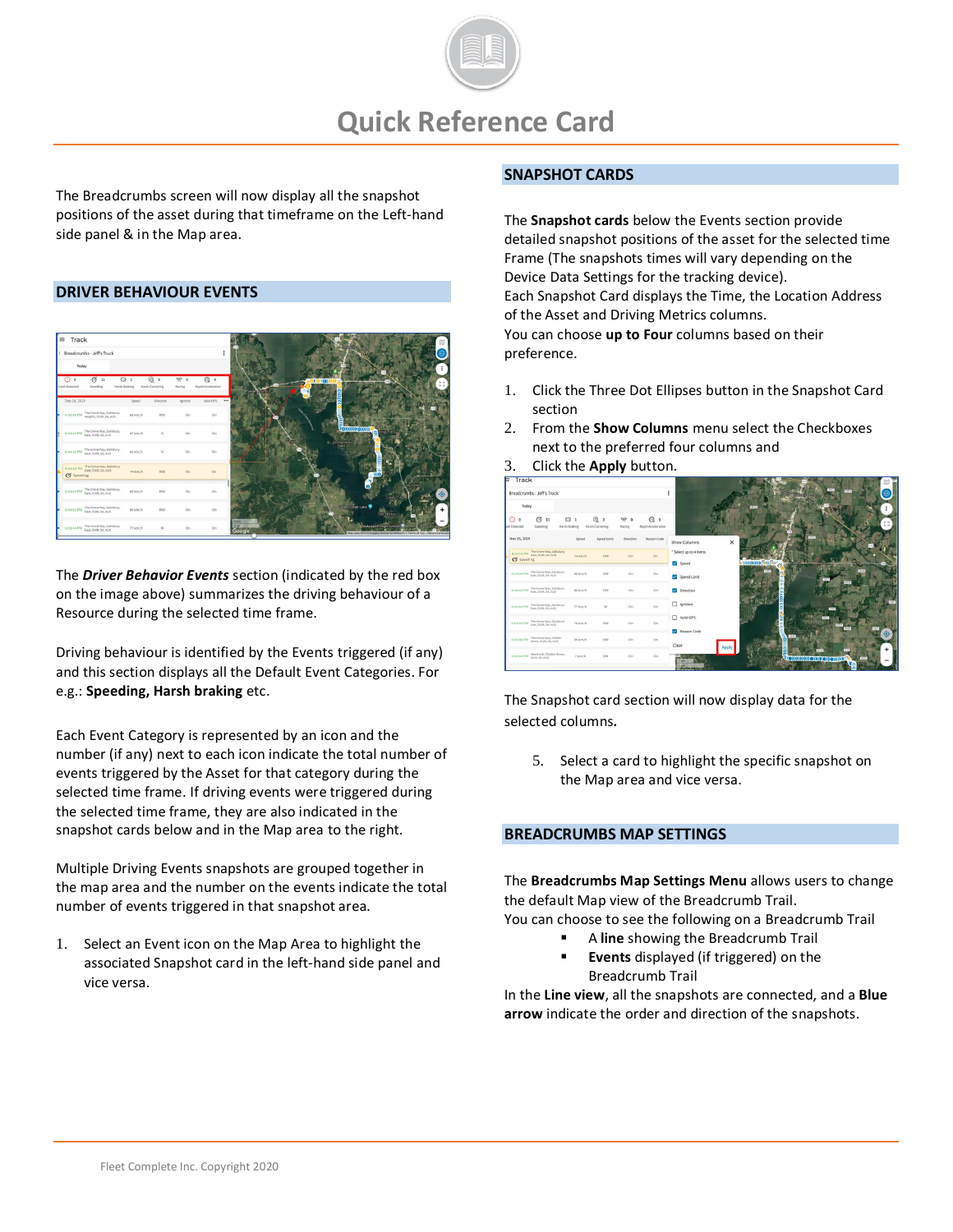

# **Quick Reference Card**



1. From the Left-hand side panel of the Breadcrumb Trail screen, click the Three Dot Ellipses button on the top

÷

- right-hand side corner
- 2. From the dropdown menu, drag the Slider bar to the right of *Show Line on Breadcrumb Trail*
- 3. In the Map Area, hover over the line to see all the snapshots recorded for that area*.*
- 4. Select the Blue Snapshot dots from the Map Line to highlight the associated snapshot card and vice versa.



You can also choose to see **Events** (if triggered) on the Asset's breadcrumb Trail.

If Driving events were triggered by the Asset during a selected Time Frame, the associated Event icons will be displayed in the Breadcrumb Trail.



- 1. From the Left-hand side panel of the Breadcrumb Trail screen, click the Three Dot Ellipses button on the top right-hand side corner
- *2.* Drag the Slider bar to the right of *Show Events on Breadcrumb Trail*
- *3.* Select the Event Icon indicated by the Yellow circle from the map area to highlight the associated Snapshot Card in the left-hand side panel*.*



# DEVICES WITH DRIVER ID & PTO

If your Asset supports **Driver ID**, you will see the Driver Name assigned to the asset in the Snapshot cards*.*